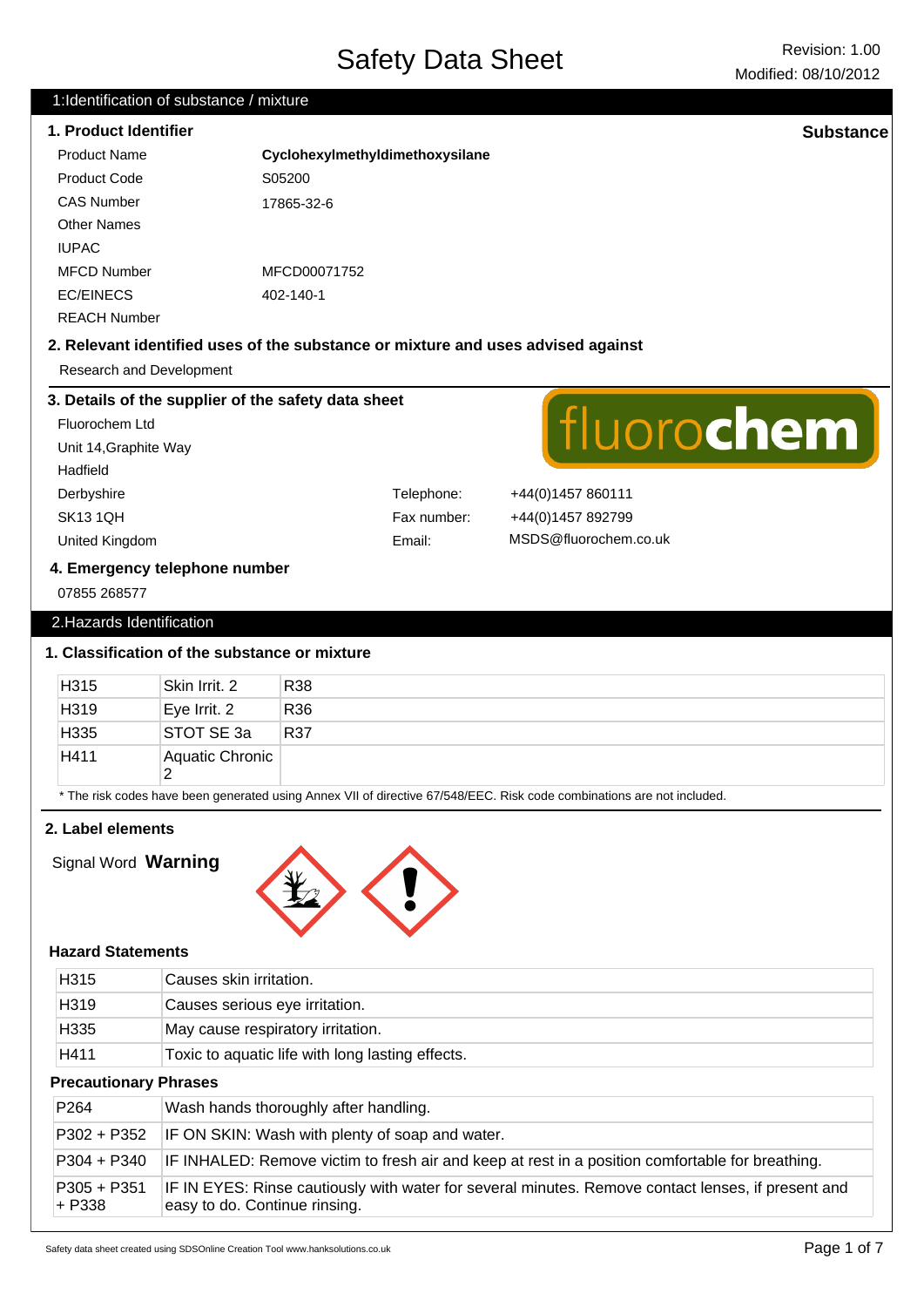# Safety Data Sheet Revision: 1.00

|                                     |                                                                                                 |                                                                                                             | Modified: 08/10/2012                                                                                           |
|-------------------------------------|-------------------------------------------------------------------------------------------------|-------------------------------------------------------------------------------------------------------------|----------------------------------------------------------------------------------------------------------------|
|                                     | P332 + P313                                                                                     | If skin irritation occurs: Get medical advice/attention.                                                    |                                                                                                                |
|                                     | $P337 + P313$                                                                                   | If eye irritation persists: Get medical advice/attention.                                                   |                                                                                                                |
|                                     | 3. Other Hazards                                                                                |                                                                                                             |                                                                                                                |
|                                     |                                                                                                 | Additional precautionary phrases are located throughout the safety data sheet                               |                                                                                                                |
|                                     |                                                                                                 | 3. Composition / Information on Ingredients                                                                 |                                                                                                                |
|                                     | 1. Substances                                                                                   |                                                                                                             |                                                                                                                |
|                                     | Cyclohexylmethyldimethoxysilane                                                                 |                                                                                                             | Assay:100% CAS Number: 17865-32-6                                                                              |
|                                     | 2. Mixtures                                                                                     |                                                                                                             |                                                                                                                |
|                                     | Not Relevant                                                                                    |                                                                                                             |                                                                                                                |
|                                     |                                                                                                 |                                                                                                             |                                                                                                                |
|                                     | 4. First Aid Measures                                                                           |                                                                                                             |                                                                                                                |
|                                     |                                                                                                 | 1. Description of first aid measures                                                                        |                                                                                                                |
|                                     | <b>Skin Contact</b>                                                                             | IF ON SKIN: Wash with plenty of soap and water.<br>If skin irritation occurs: Get medical advice/attention. |                                                                                                                |
|                                     | <b>Eye Contact</b>                                                                              | If eye irritation persists: Get medical advice/attention.<br>Continue rinsing.                              | IF IN EYES: Rinse cautiously with water for several minutes. Remove contact lenses, if present and easy to do. |
|                                     | Ingestion                                                                                       | Wash out mouth with water.                                                                                  |                                                                                                                |
|                                     | Inhalation                                                                                      | IF INHALED: Remove victim to fresh air and keep at rest in a position comfortable for breathing.            |                                                                                                                |
|                                     |                                                                                                 | 2. Most important symptoms and effects                                                                      |                                                                                                                |
|                                     | No symptoms.                                                                                    |                                                                                                             |                                                                                                                |
|                                     |                                                                                                 | 3.Indication of any immediate medical attention                                                             |                                                                                                                |
|                                     | Call a POISON CENTER or doctor/physician if you feel unwell.<br>No additional measures required |                                                                                                             |                                                                                                                |
|                                     | 5. Firefighting measures                                                                        |                                                                                                             |                                                                                                                |
|                                     | <b>1.Extinguishing Media</b>                                                                    |                                                                                                             |                                                                                                                |
|                                     | Suitable                                                                                        | Carbon dioxide.<br>Dry chemical powder.<br>Water.                                                           |                                                                                                                |
|                                     | Unsuitable                                                                                      | Do not use water with a full water jet                                                                      |                                                                                                                |
|                                     |                                                                                                 | 2. Special Hazards arising from the substance or mixture                                                    |                                                                                                                |
| In combustion toxic fumes may form. |                                                                                                 |                                                                                                             |                                                                                                                |
|                                     | <b>3. Advice for Fire Fighters</b>                                                              |                                                                                                             |                                                                                                                |
|                                     |                                                                                                 | Wear protective clothing to prevent contact with skin and eyes.<br>Wear self-contained breathing apparatus. |                                                                                                                |
|                                     | 6. Accidental Release Measures                                                                  |                                                                                                             |                                                                                                                |
|                                     | <b>1. Personnal Precautions</b>                                                                 |                                                                                                             |                                                                                                                |
|                                     |                                                                                                 | Refer to section 8 of SDS for personal protection details.                                                  |                                                                                                                |
|                                     |                                                                                                 |                                                                                                             |                                                                                                                |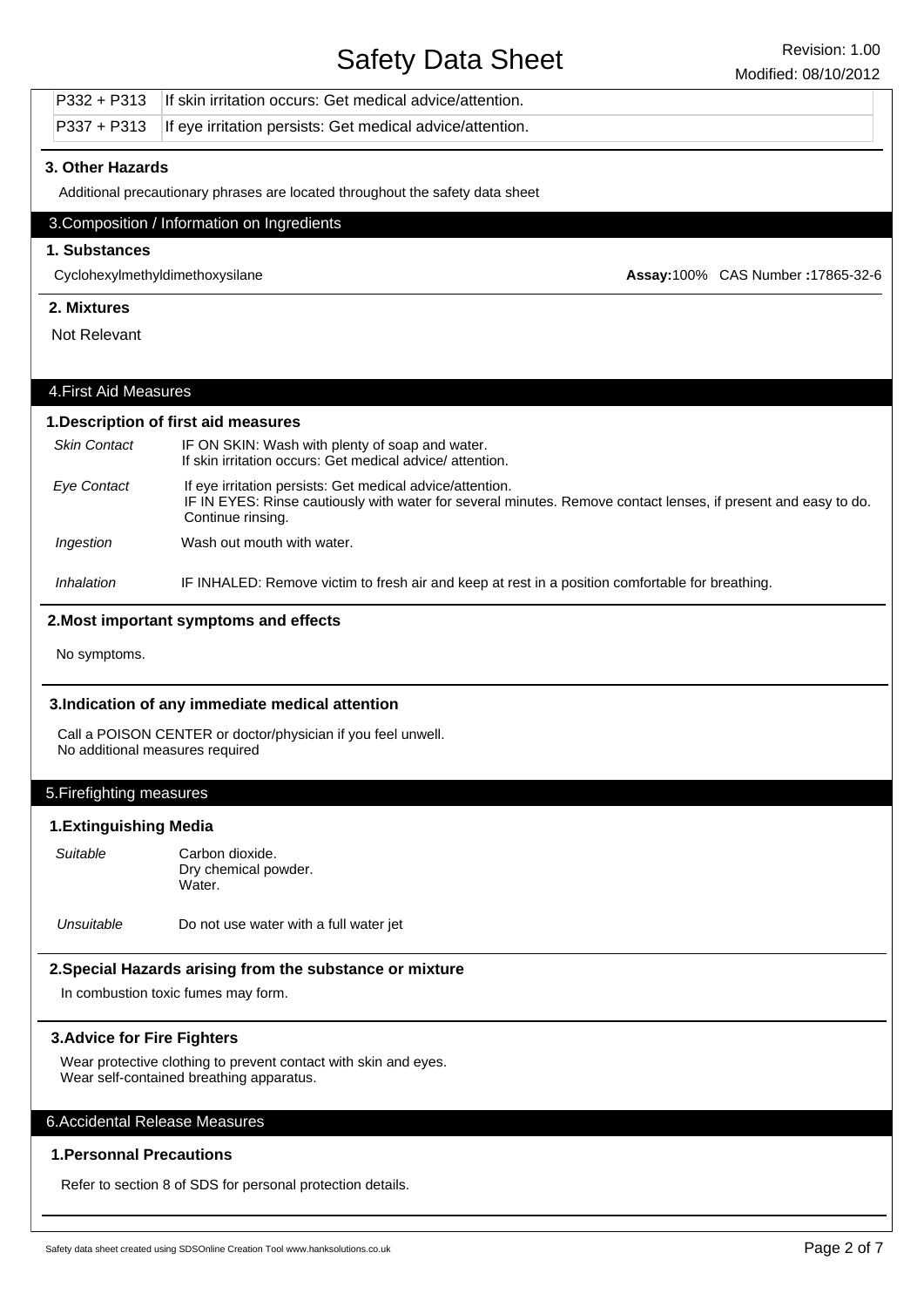#### **2.Environmental Precautions**

Do not discharge into drains or rivers.

#### **3.Methods & Materials**

Mix with sand or vermiculite. Transfer to a suitable container.

# 7.Handling and Storage

 $\overline{a}$ 

#### **1.Personnal Precautions**

| Safe Handling                                                   | Handle in fume hood.<br>Wash hands immediately after contamination.<br>Avoid release to the environment.<br>Wash handsoughly after handling. |  |
|-----------------------------------------------------------------|----------------------------------------------------------------------------------------------------------------------------------------------|--|
| Protection against<br>explosions and fires                      | Take off contaminated clothing and wash before reuse.<br>normal measures for preventive fire protection                                      |  |
| 2. Conditions for safe storage, including any incompatibilities |                                                                                                                                              |  |
| <b>Managing Storage Risks</b>                                   | Keep container tightly closed.<br>Store in cool, well ventilated area.                                                                       |  |
| Storage Controls                                                | No special requirements                                                                                                                      |  |
| Maintaining Integrity                                           | Keep in tightly closed container in cool area away from direct sunlight or heat sources.                                                     |  |
| Other advice                                                    | Store in a well-ventilated place. Keep container tightly closed.                                                                             |  |

#### **3.Specific End Uses**

The end use(s) have not been fully determined. The substance is supplied for Research and Development purposes by professionals only.

# 8.Exposure Controls/Personal Protection

#### **1. Control Parameters**

No Data Available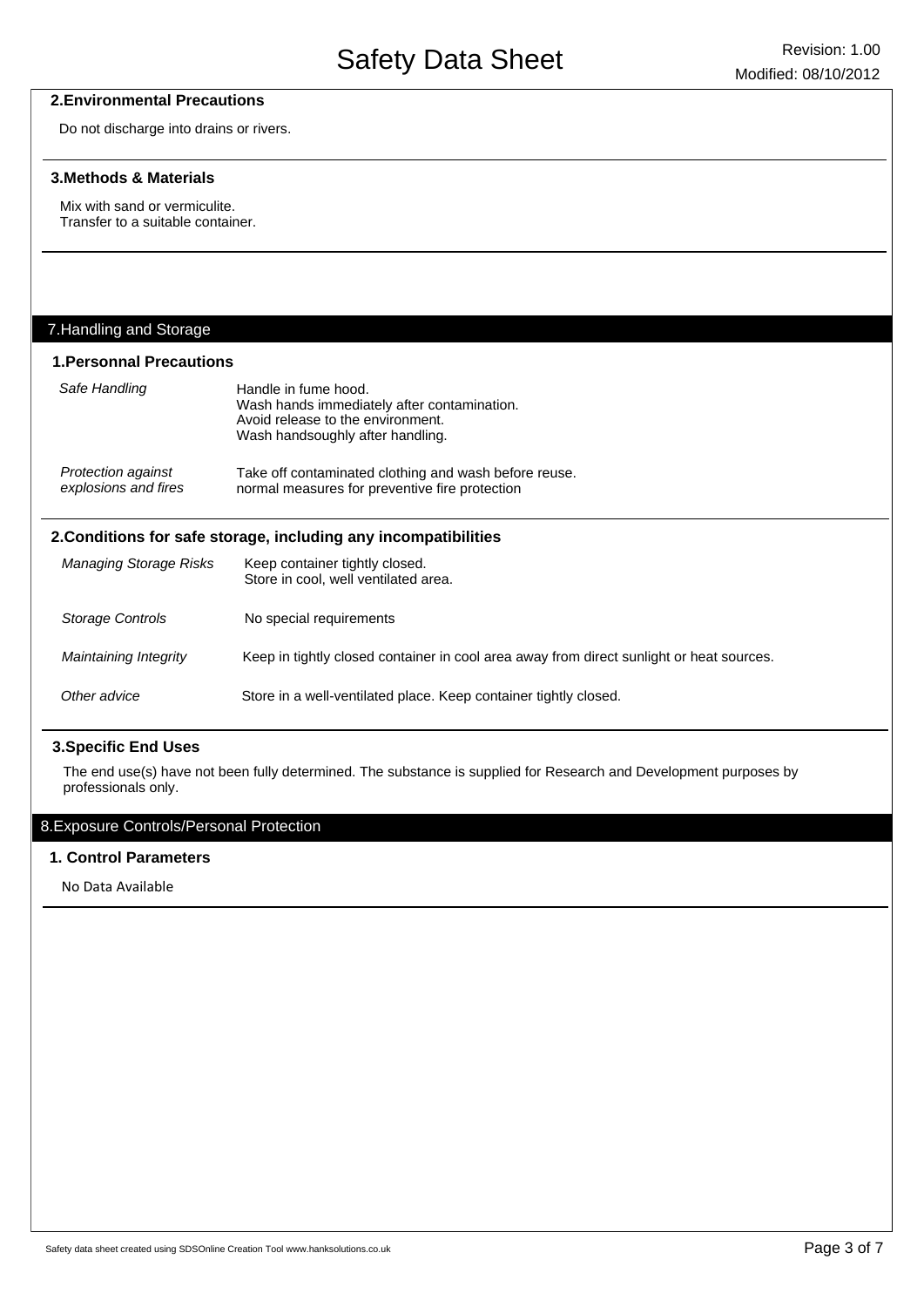| <b>2.Exposure Controls</b>                  |                                                                                                                                                                                                                                                                         |
|---------------------------------------------|-------------------------------------------------------------------------------------------------------------------------------------------------------------------------------------------------------------------------------------------------------------------------|
| General protective and<br>hydgiene measures | Wear protective gloves/protective clothing/eye protection/face protection<br>The standard precautionary measures should be adhered to when handling<br>Wash hands during breaks and at the end of handling the material<br>Immediately remove any contaminated clothing |
| Engineering measures                        | Use only outdoors or in a well-ventilated area.<br>Ensure there is sufficient ventilation of the area.                                                                                                                                                                  |
| Eye / Face Protection                       | Safety Glasses.                                                                                                                                                                                                                                                         |
| Hand protection                             | Protective gloves.                                                                                                                                                                                                                                                      |
| Respiratory protection                      | Avoid breathing dust/fume/gas/mist/vapours/spray<br>Respiratory protection not required.                                                                                                                                                                                |
| Skin protection                             | Protective clothing.                                                                                                                                                                                                                                                    |
| Other personal protection<br>advice         | no data                                                                                                                                                                                                                                                                 |

# 9.Physical and Chemical Properties

## **1. Physical and Chemical Properties**

| Appearance                                   | Colourless liquid   |
|----------------------------------------------|---------------------|
| Odour                                        | Not Applicable      |
| Odour threshold                              | Not Applicable      |
| <b>PH</b>                                    | Not Applicable      |
| Melting point / Freezing point               | $<$ -72 °C          |
| Initial boiling point and boiling range      | 201.2 °C - lit      |
| Flash point                                  | 66 °C - closed cup  |
| Evaporation rate                             | Not Applicable      |
| Flammability(solid,gas)                      | Not Applicable      |
| Upper/lower flammability or explosive limits | Not Applicable      |
| Vapour pressure                              | 16.4 hPa at 20 °C   |
| Vapour density                               | Not Applicable      |
| Relative density                             | 0.94 g/cm3 at 25 °C |
| Solubility(ies):                             | Not Applicable      |
| Partition coefficient: n-octanol/water       | Not Applicable      |
| Auto-ignition temperature                    | Not Applicable      |
| Decomposition temperature                    | Not Applicable      |
| Viscosity                                    | Not Applicable      |
| <b>Explosive properties</b>                  | Not Applicable      |
| Oxidising properties                         | Not Applicable      |
|                                              |                     |

## **2.Other Information**

No additional information available

# 10.Stability and Reactivity

#### **1.Reactivity**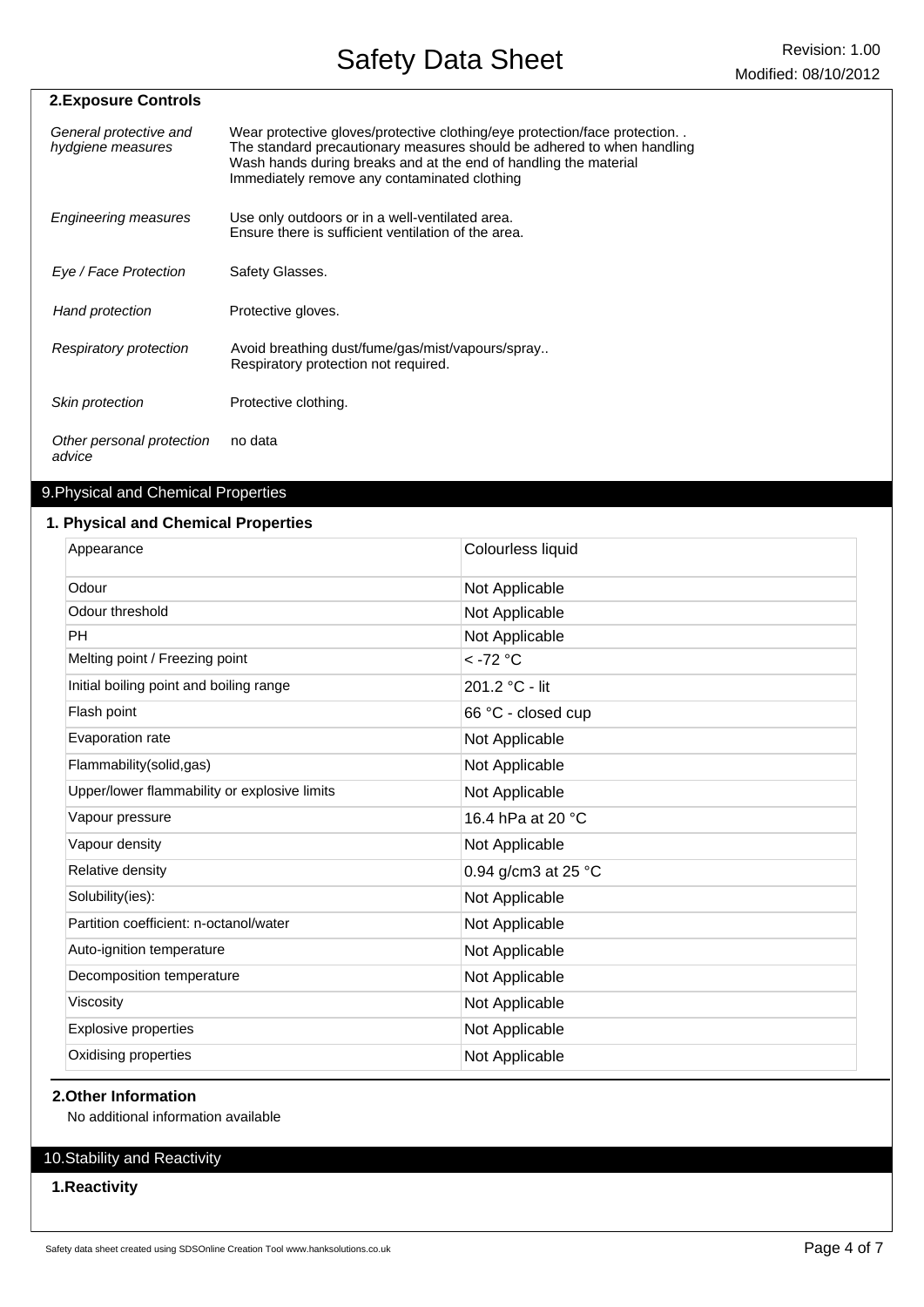#### no unusual reactivity

#### **2.Stability**

Stable under normal conditions.

#### **3.Possibility of Hazardous Reactions**

no hazardous reactions known

#### **4.Conditions to Avoid**

no specific conditions to avoid

#### **5.Incompatible Materials**

Strong oxidizing agents.

#### **6.Hazardous Decomposition Products**

In combustion emits toxic fumes.

#### 11.Toxicology information

| 1.Information                        |                                        |  |  |
|--------------------------------------|----------------------------------------|--|--|
| <b>Acute Toxicity</b>                | LD50 Oral - rat - 3,000 mg/kg          |  |  |
| Skin corrosion/irritation            | irritant for skin and mucous membranes |  |  |
| Serious eye<br>Damage/irratation     | irritant effect                        |  |  |
| Respiratory or skin<br>sensitisation | No sensitizing effect known            |  |  |
| Germ Cell mutagenicity               | not known                              |  |  |
| Carcinogenicity                      | not known                              |  |  |
| Reproductive toxicity                | not known                              |  |  |
| STOT-single exposure                 | not known                              |  |  |
| STOT-repeated exposure               | not known                              |  |  |
| Aspiration hazard                    | not known                              |  |  |

#### **2.Additional**

To the best of our knowledge the acute and chronic toxicity of this substance is not fully known. No classification data on carcinogenic properties of this material is available from the EPA, IARC,NTP,OSHA or ACGIH

### 12.Ecological Information

#### **1.Toxicity**

not known

#### **2.Persistance and degradability**

not known

#### **3.Bio-Accumulative Potential**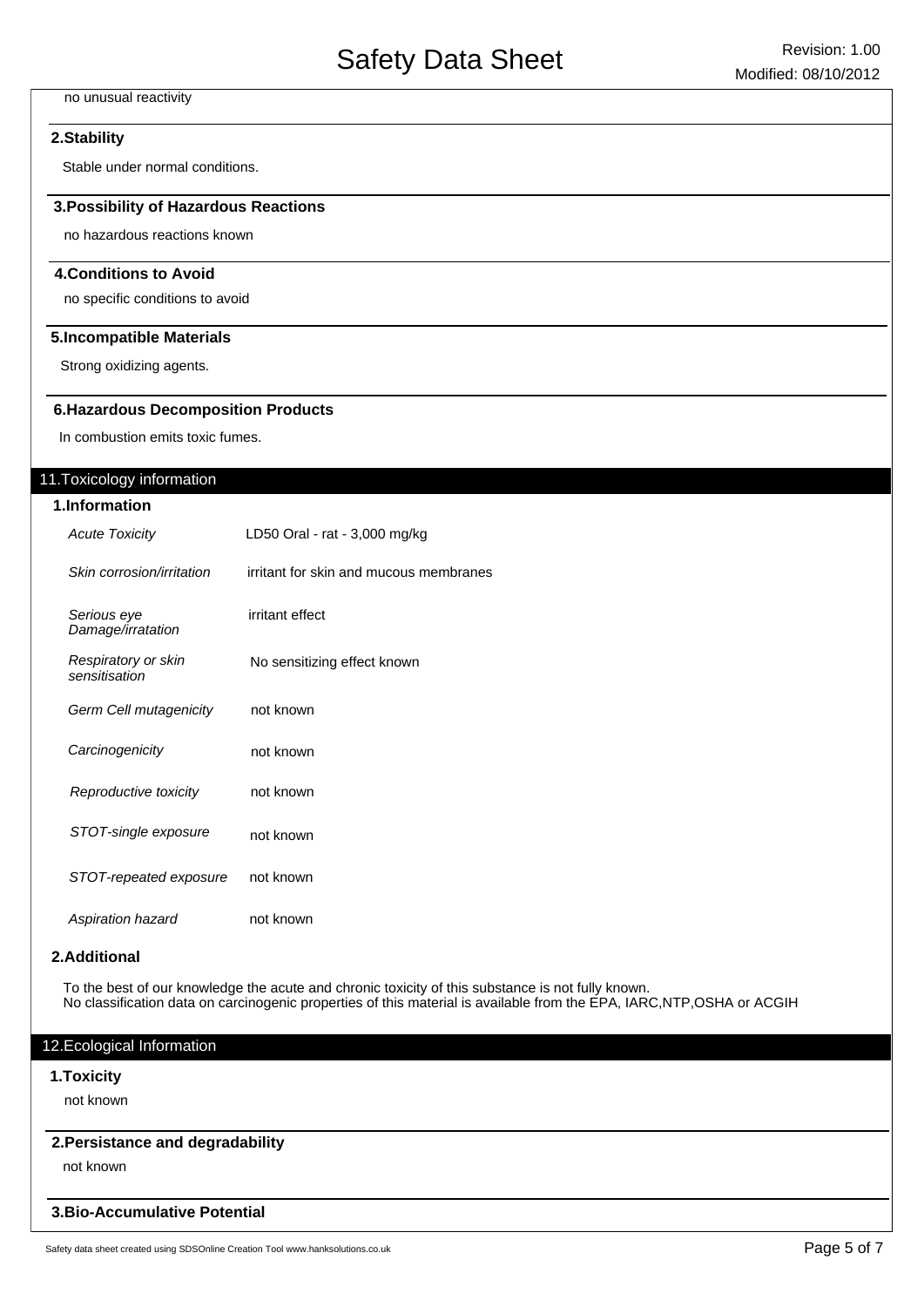#### not known

#### **4.Mobility and Soil**

not known

#### **5.Results of PBT & vPvB assessment**

not known

#### **6.Other adverse effects**

Toxic to aquatic organisms, may cause long-term adverse effects in the aquatic environment

|            | aquatic environment               |                                                                                                                                                                                       |
|------------|-----------------------------------|---------------------------------------------------------------------------------------------------------------------------------------------------------------------------------------|
|            | 13. Disposal Considerations       |                                                                                                                                                                                       |
|            | <b>1. Waste Treatment Methods</b> |                                                                                                                                                                                       |
|            | <b>Disposal Operations</b>        | Consult state, local or national regulations for proper disposal.<br>Hand over to authorised disposal company as hazardous waste.                                                     |
|            | Disposal of Packaging             | Disposal must be made according to official regulations.                                                                                                                              |
|            | 14. Transport Information         |                                                                                                                                                                                       |
| Air (ICAO) |                                   |                                                                                                                                                                                       |
| 1.         |                                   | UN Number: 3082                                                                                                                                                                       |
| 2.         |                                   | <b>UN proper shipping name:</b> Environmentally hazardous substance, liquid, n.o.s. «                                                                                                 |
| 3.         |                                   | Transport hazard class(es): Class: 9<br>Sub Class:                                                                                                                                    |
|            |                                   |                                                                                                                                                                                       |
| 4.         |                                   | Packing group: III                                                                                                                                                                    |
| 5.         |                                   | <b>Environmental hazards:</b>                                                                                                                                                         |
| 6.         |                                   | <b>Special Precautions for user:</b>                                                                                                                                                  |
| 7.         |                                   | Transport in bulk:                                                                                                                                                                    |
| Road (ADR) |                                   |                                                                                                                                                                                       |
| 1.         |                                   | <b>UN Number: 3082</b>                                                                                                                                                                |
| 2.         |                                   | UN proper shipping name: ENVIRONMENTALLY HAZARDOUS SUBSTANCE, LIQUID, N.O.S.                                                                                                          |
| 3.         |                                   | Transport hazard class(es): Class: 9<br>Sub Class:                                                                                                                                    |
|            |                                   |                                                                                                                                                                                       |
| 4.         |                                   | Packing group: III                                                                                                                                                                    |
| 5.         |                                   | <b>Environmental hazards:</b>                                                                                                                                                         |
| 6.         |                                   | Special Precautions for user: For the purposes of documentation and package marking, the Proper<br>Shipping Name shall be supplemented with the technical name (see<br>$3.1.2.8.1$ ). |
| 7.         |                                   | Transport in bulk:                                                                                                                                                                    |
| Sea (IMDG) |                                   |                                                                                                                                                                                       |
| 1.         |                                   | <b>UN Number: 3082</b>                                                                                                                                                                |
| 2.         |                                   | <b>UN proper shipping name:</b> Environmentally hazardous substance, liquid, n.o.s. «                                                                                                 |
| 3.         |                                   | Transport hazard class(es): Class: 9<br>Sub Class:                                                                                                                                    |